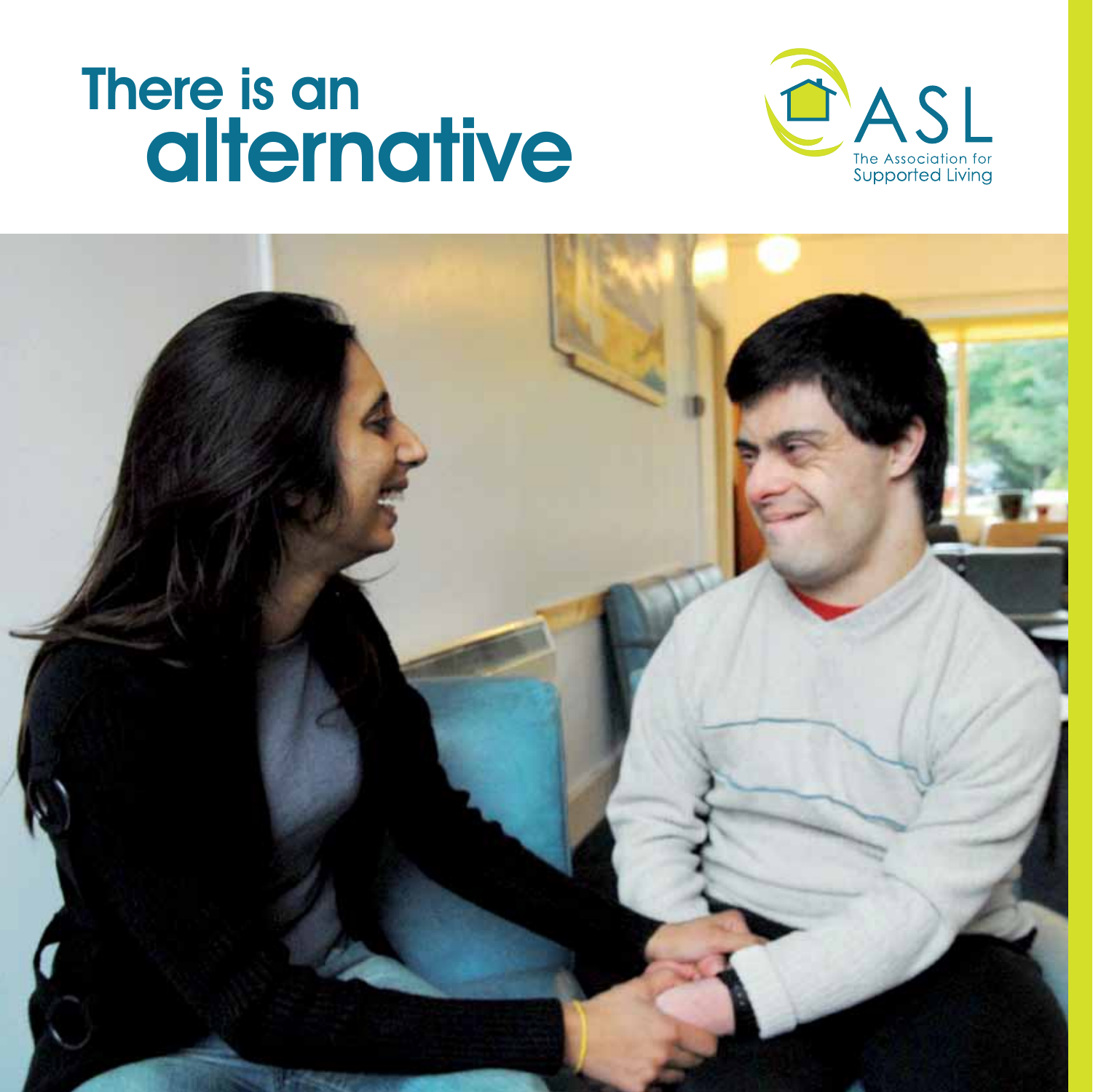The Association for Supported Living represents organisations that support about 30,000 people with learning disabilities, with combined annual budgets approaching £1 billion. Each operates successful community-based, person centred services, which work because they respond to the needs of the person getting the support.

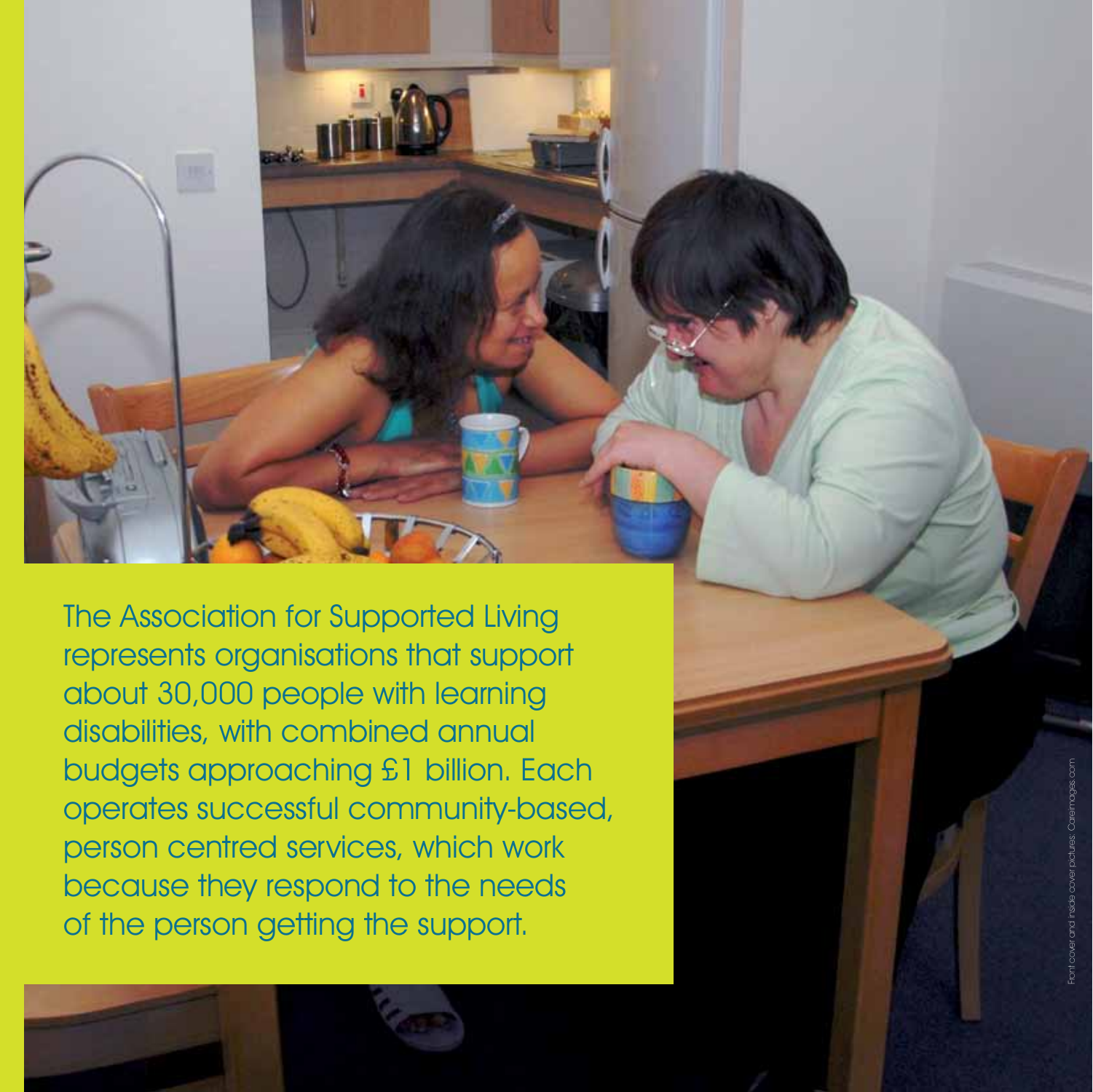#### Foreword

I is appropriate to commence this foreword with<br>a tribute to those many people with learning<br>disabilities who have endured unacceptable<br>standards of care and support during the past<br>two decades, following the closure of ou t is appropriate to commence this foreword with a tribute to those many people with learning disabilities who have endured unacceptable standards of care and support during the past hospitals in England. For them new futures were reported to lie ahead that would herald optimism in being able to live as integrated citizens within their local communities. Unfortunately some have continued to be denied the enhancement of their personal rights, status and societal position, only to endure further humiliation and (in some cases) actual psychological and physical harm as we have witnessed in Cornwall and Bristol. Hence the journey towards meaningful inclusion within society is far from concluded.

The Association for Supported Living (ASL) has recognised the challenges that lie ahead in providing meaningful living experiences for people with learning disabilities and demonstrates in this report how people can live purposefully within ordinary homes, integrating closely within the context of their local neighbourhoods. Evidence of the successful enhancement of individual rights is provided in this report through the stories of ten people who were previously required to live in institutions because their behaviour was deemed to be challenging. They are all now living successfully in their own homes as tenants, supported appropriately by co-workers of their choice and paid for by their own incomes. The result has been remarkable, providing people with new, enriched life experiences, at a cost that is actually less than that paid for institutional care.

This inspiring report provides optimism for the future and exposes the deficits that continue to imbue existent specialist hospital services that perpetuate an institutional model of care delivery. Such services seek to disempower people with learning disabilities who present as vulnerable members of our community. In their place have emerged vast arrays of supported living housing options that have been proven to influence the actual lives of service users as coagents of change by offering real choice and selfdetermination.

 These services are co-designed with prospective tenants, customised to meet their exact requirements, irrespective of their level of need. They are therefore person centred, purposefully designed and integrated within the heart of local neighbourhoods. They are sustainable and supported through the provision of discreet systems of local supervision, leadership and quality assurance. Above all, supported living provides people with tangibly better lives that are inspired by creativity, innovation and a belief in the art of the possible.

This report demonstrates that these principles can become a reality, but also confirms that further investment and commitment to improving the quality of life experience for people with learning disabilities is required.

David Sines CBE BSc (Hons) RN RNMH RMN PhD RNT PGCTHE ILTM FHEA FRCN FRSA Professor of Community Health Nursing, Pro Vice Chancellor and Executive Dean of the Faculty of Society and Health Buckinghamshire New University 25th September 2011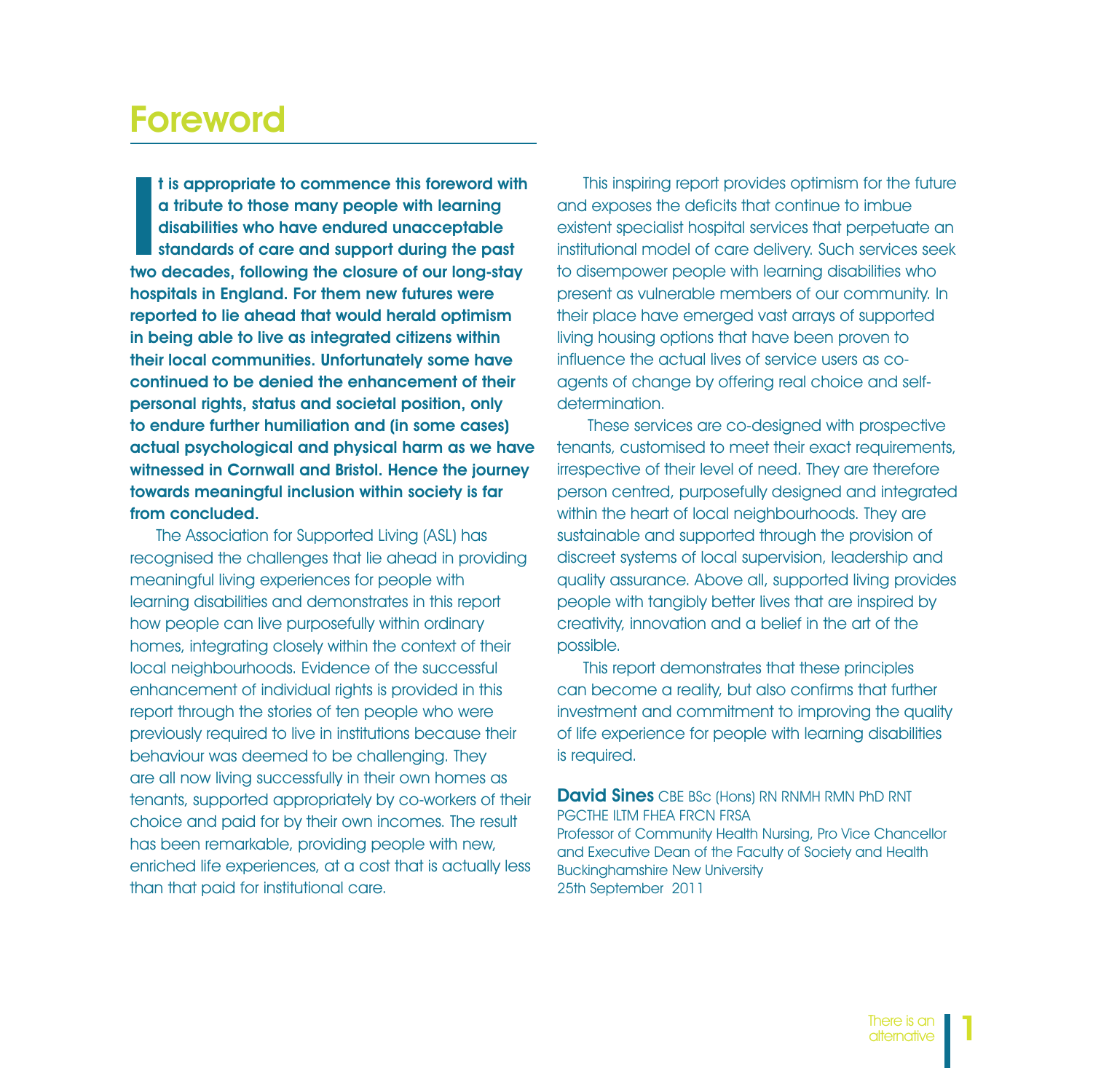#### **Introduction**

In this report you will read the storich then people with learning disabilities each living happily in ordinary host around the country. Every story is different, but a common thread runs n this report you will read the stories of ten people with learning disabilities, each living happily in ordinary homes around the country. Every story is through them. All tell of people who were at one time contained in institutions because their behaviour was deemed to be challenging, people who have gone on to better lives in community services, which actually cost less than institutional care.

These institutions, which cost the taxpayer huge sums every year, were supposed to be caring and supportive environments, yet life inside them was restricted, impoverished and uncomfortable. Difficult behaviour was often managed using aversive physical restraint. It was an institution like this that was the subject of an edition of Panorama broadcast 31st May 2011. The programme included much disturbing footage of people with learning disabilities in a private hospital, being abused by staff employed to care for them.

There was a swift response: the hospital has closed and former staff are being prosecuted, but history shows that this was not an isolated case. In the past few years there have been similar scandals at Budock Hospital (Cornwall) and Orchard Hill Hospital (Sutton and Merton), with many more before that. Such events cannot be explained away by blaming rogue staff and weak management. Rather, it is about the innate failings of institutional care, a model

still in operation across the country, which not only has a detrimental effect on the lives of many hundreds of our most vulnerable fellow-citizens, but also costs the tax-payer a great deal of money. This report presents an alternative, one that offers people a tangibly better life at a considerably lower cost. Added together, the savings generated in the ten cases in this report amount to around £900,000 a year of public money. And what's more, this alternative is already offered by many established, reputable support providers around the country.

For nearly 20 years Government policy, recently reaffirmed, has instructed health and social services that people with learning disabilities whose behaviour challenges need individual, local, long-term support – exactly the kind that ASL recommends. These services are complex and require concerted creative effort. But, as our real-life stories demonstrate, they offer people tangibly better lives. These services are not fanciful notions divorced from the reality of today's constrained economic conditions. They achieve outstanding results, they are cheaper than institutional care, and they are operating now, seven days a week, across the country.

We have analysed these stories from the perspective of years of experience supporting people with learning disabilities, and have identified seven key features of successful community supported living services.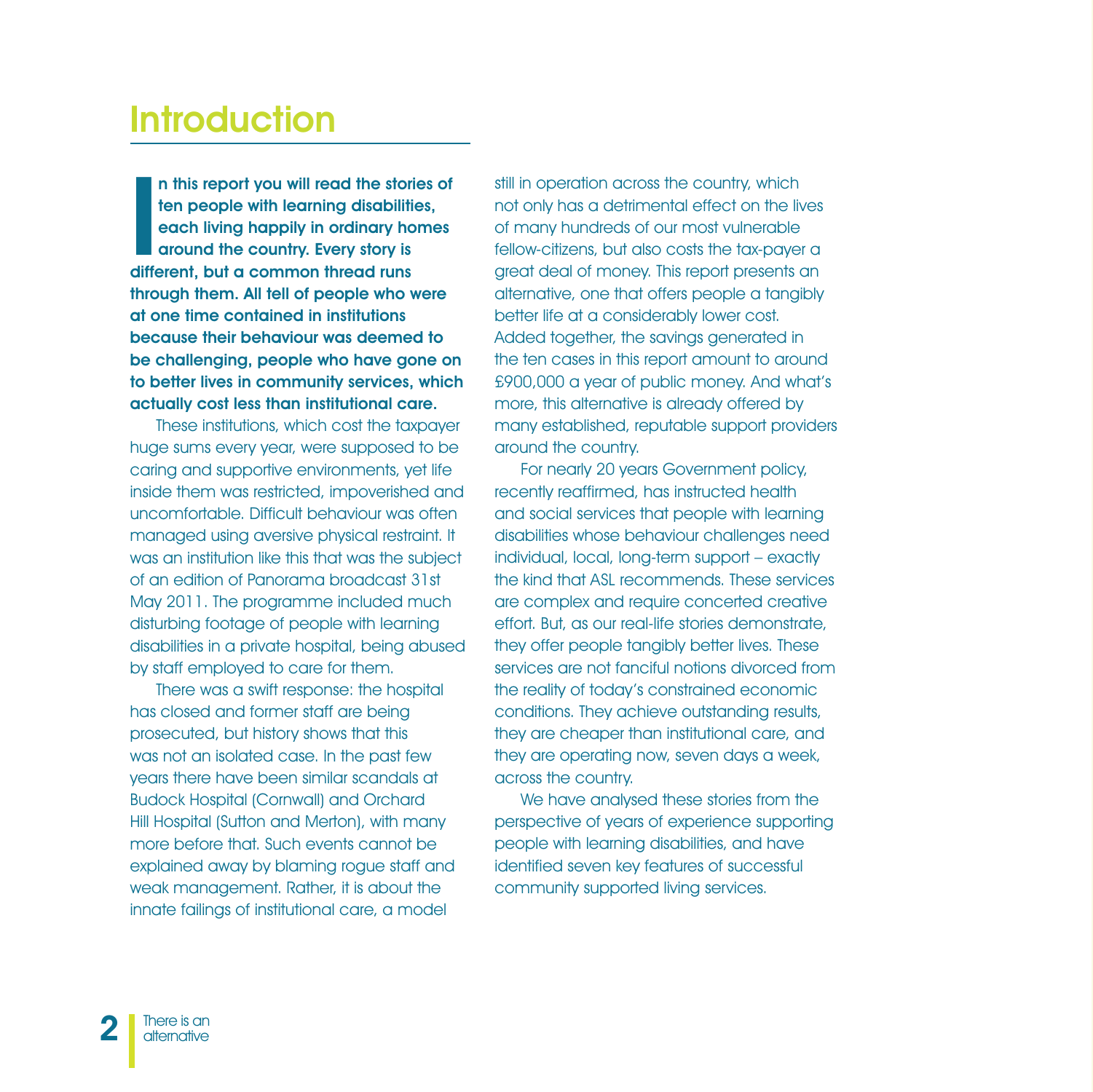**M** ichael, who is autistic,<br>
lived in a succession of<br>
before ending up in a special unit at **lived in a succession of emergency placements the age of 18, in 2003. His service**  at the time cost  $\text{\textsterling}350,000$  a year. **Three staff were allocated to him constantly, such was the fear of the threat he posed, and in one year he was restrained 180 times.** 

Commissioners worked with Michael, his family and a sympathetic support provider to set up a new service. A housing association provided a suitable house and the support provider spent several months working with Michael, his family and the staff in the special unit

developing a person centred plan. The plan included the use of non-aversive techniques to cope with challenging behaviour, and money was set aside to ensure that staff would receive appropriate ongoing training in these techniques.

Michael moved into his new house in 2004. Restraint was eradicated within nine months and has never been used since. There have been many qualitative improvements to Michael's lifestyle, and his parents are delighted that he has 'regained his life'. After one year the support provider was able to reduce the cost of the service from  $\text{\textsterling}350,000$  to  $\angle 250,000.$ 

# **Michael**

**I**<br>Iivir **n 2005 Adel, a woman with a learning disability and a bi-polar condition then in her mid-50s, was living in an NHS retained service. She had been there for about 15 years, at a cost to the local authority of more than £200,000 a year. She was regularly restrained because of her challenging behaviour.** 

Adel was referred to a new support provider, which created a person centred individual transition plan to facilitate a move into a new service. This plan was overseen by the provider, and involved listening to Adel and identifying her needs and wishes. Working closely with the local authority and the Primary Care Trust, the provider set up a

community-based service. Challenging incidents and physical interventions were commonplace initially, but the provider believed that environmental factors contributed to Adel's on-going problems. With decent ordinary housing, and a consistent, dedicated team who worked to agreed guidelines, Adel's life became more stable. She now lives in her own home that she part-owns, and has individual support from her hand picked team. The new service initially cost £196,000 per year, but has now fallen to £130,000. Adel is more independent, has reconnected with her family, and is never restrained because her challenging behaviour has subsided.

#### **Adel**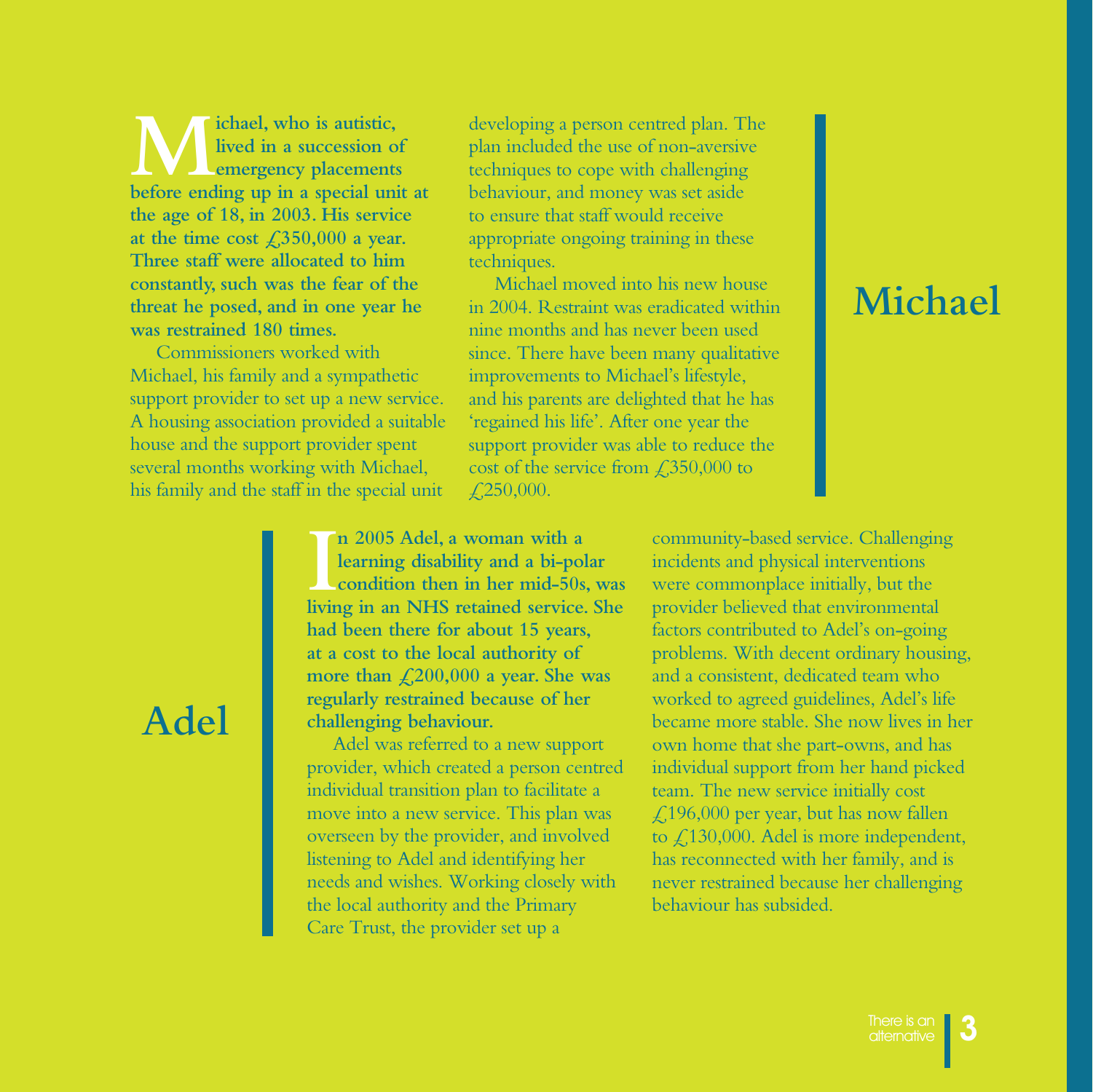#### Person centred

If you are supporting a person with complex needs you have to see beyond the problems and the labels and recognise that you are dealing with someone with aspirations, needs and hopes, just like the rest of us. Yet if that person finds it difficult to communicate through speech, you have to find other ways of 'hearing' what they are saying. People with severe learning disabilities in particular may find it difficult to communicate what is important to them. In those cases, their behaviour becomes the clearest indicator of how they are feeling. Unhappiness, frustration, anxiety and fear can be expressed as aggression or self-harm. This is generally referred to by health and social care professionals as 'challenging behaviour'. All behaviour, even challenging behaviour, is communication. If you listen to it and respond to it appropriately, the chances are that it will reduce.

When working with people with challenging behaviour, you need to establish what the behaviour means, and adapt your approach accordingly. Successful supported living services recognise this, and strive to be person centred. This means concentrating on the person's likes and dislikes, trying to understand what they want to do in their lives, and responding accordingly. The person is supported to be in control, making all the key decisions, including where they want to live and who they want to live with.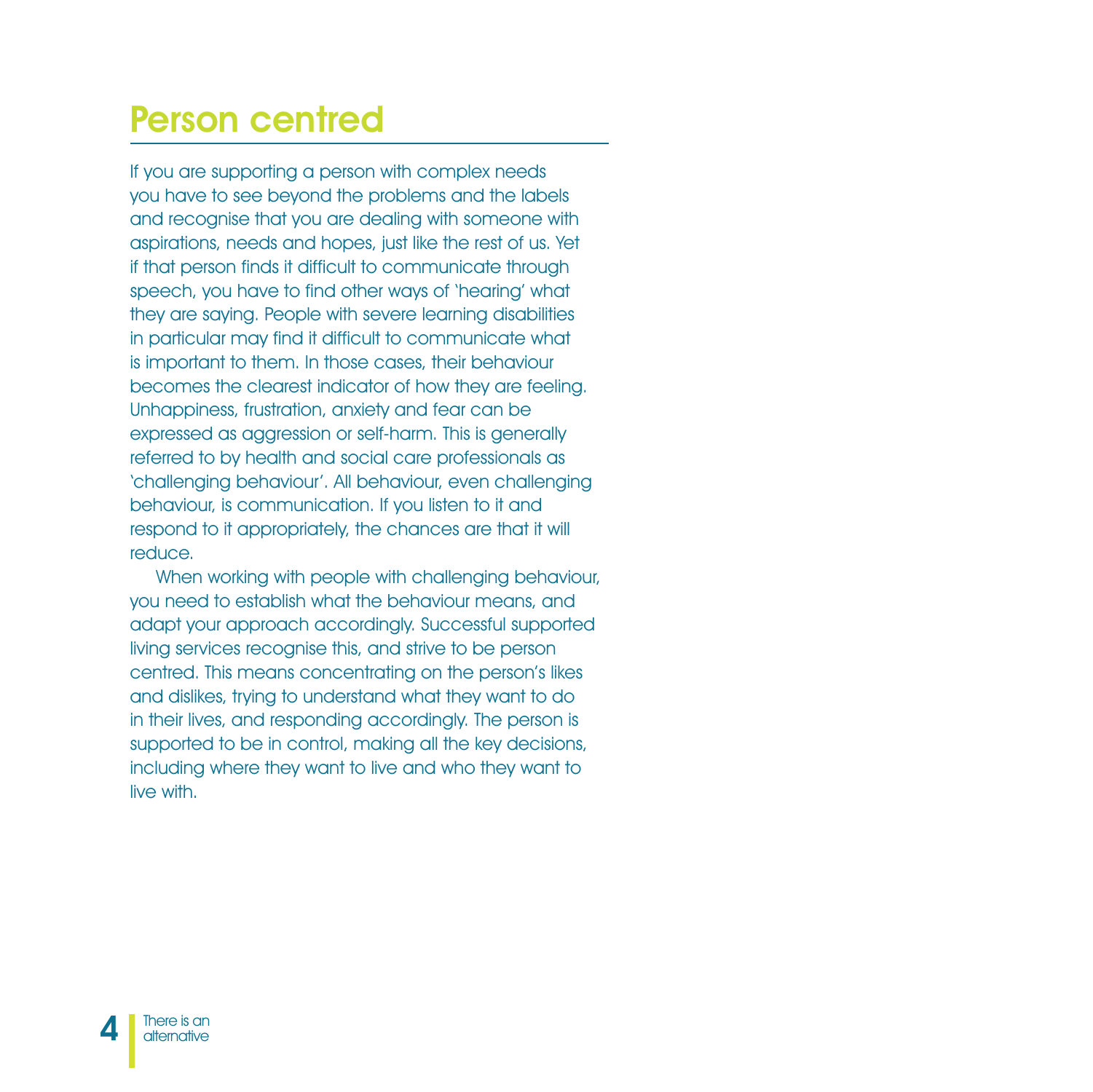#### **Imogen**

**For much of Imogen's life she was moved around NHS services in the South West of England. The reasons for the moves were directly linked to limited verbal communication, a short concentration span and violent behaviour. And although Imogen, now aged 58, has autism as well as a profound learning disability, the condition was not given the importance it should have had in her support.** 

In 2005 a new support provider began working with Imogen. From the beginning they set out to devise and develop a person centred plan. Previously she had been placed in group settings in which she was treated as having a certain type of condition requiring a medical intervention to reduce her violent behaviour. The new provider worked with commissioners to develop and manage a supported living service, which allowed Imogen more personal space. Imogen is now living in her own home as a tenant through a private landlord scheme. A hand picked team, trained to understand her particular needs related to autism and communication, supports her. Her service now costs  $\mathcal{L}$ , 175,000 per year, down from  $\text{\textsterling}220,000$ , the cost of her final NHS placement.

**From the age of 16 to 21,**<br>Nigel, who is autistic, live<br>a hospital where his beha<br>was deemed particularly challer **Nigel, who is autistic, lived in a hospital where his behaviour was deemed particularly challenging. He was physically restrained two or three times a day, by up to five staff at a time.** 

A new support provider recognised that one thing that triggered Nigel's behaviour was changes to his support. They worked to ensure continuity and consistency of staffing, also impressing on people working with Nigel the importance of maintaining a planned approach. A daily team debriefing, where people shared what had worked well and what hadn't, helped staff learn how best to support

Nigel, as well as track what caused challenging behaviour. Over time the team developed a routine that reduced Nigel's challenges while increasing his independence. Physical restraint, once a twice-daily occurrence, now happens less than once in every ten days, meaning that the support provider has been able to gradually reduce costs, with fewer people on night duty. When the service started, the annual contract price was  $\text{\textsterling}363,695$ . This has fallen to £,327,132, a saving of  $£$ ,36,563 (about 10%), and will reduce further in time.

Nigel, meanwhile, has a more active and fulfilling life, with many interests. His family believe that 'life has started again' for him.

# **Nigel**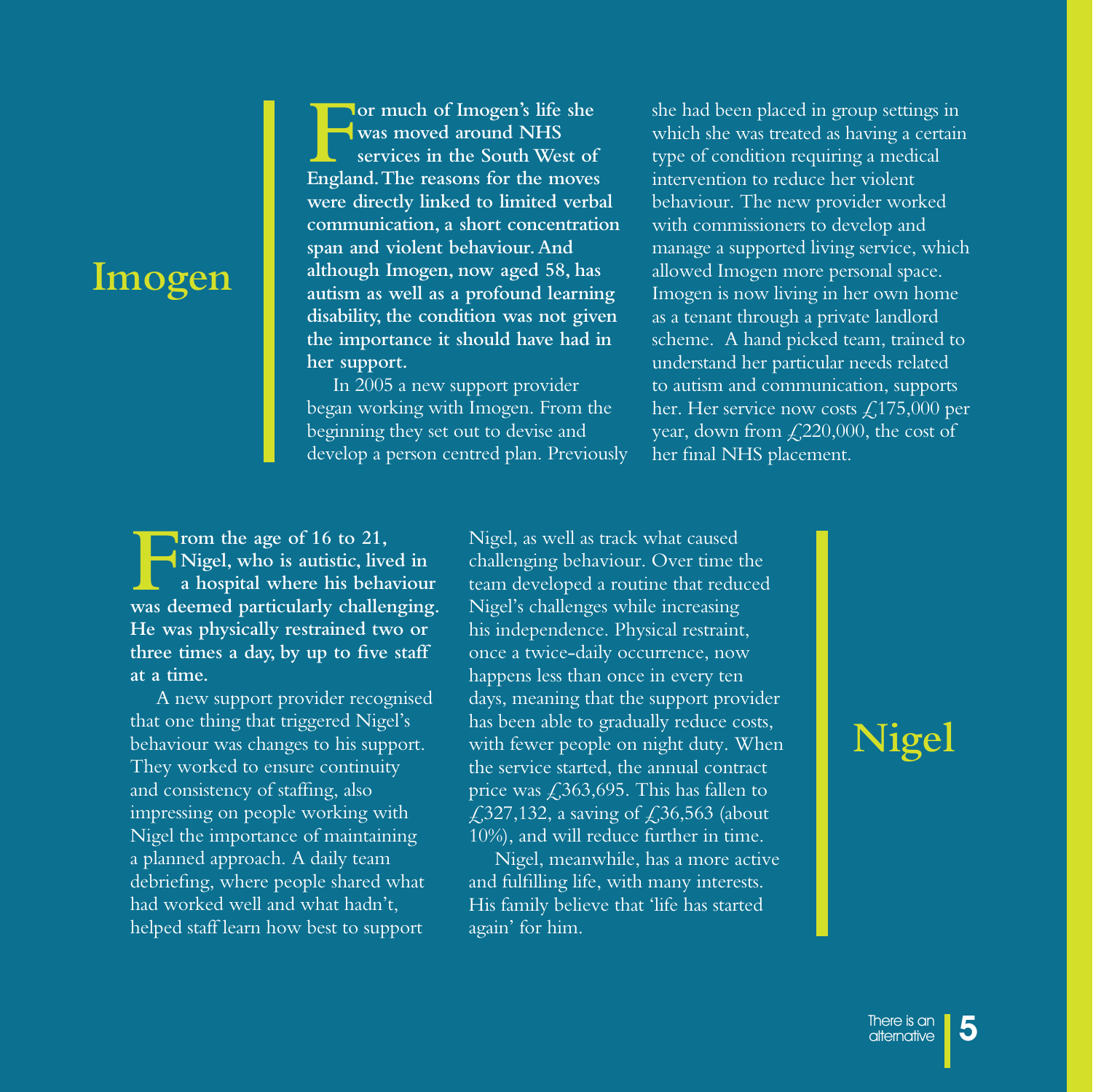# **Cooperation**

In services that prove successful in the long run, planning will start many months in advance of the service commencing. It is crucial that this planning involves fully the potential service recipient, so that they can grow to trust everyone involved and the process itself, along with the support provider, the person's family and friends, commissioners, health professionals, housing providers and others. And this cooperation must not stop once a service has opened, but continue, with support staff working hand in glove with the families and friends of those they support, and with other professionals.

## Investment in skill

While supported living services can support people with complex needs in non-institutional and non-restrictive settings, it is difficult, specialist work and requires additional skills above those one would normally expect in support staff. Untrained care workers, never mind how well-intentioned they are, will not be able to perform to the necessary standards. Rather, services like these need staff who combine a fundamental respect for the people they are supporting with skill that can only come from experience and ongoing training. This means maintaining a level of investment. It is not enough to train a team and then leave them to it. In particular, it is important that staff are trained to implement appropriate strategies to respond to challenging behaviours, as agreed with the supported person and their family.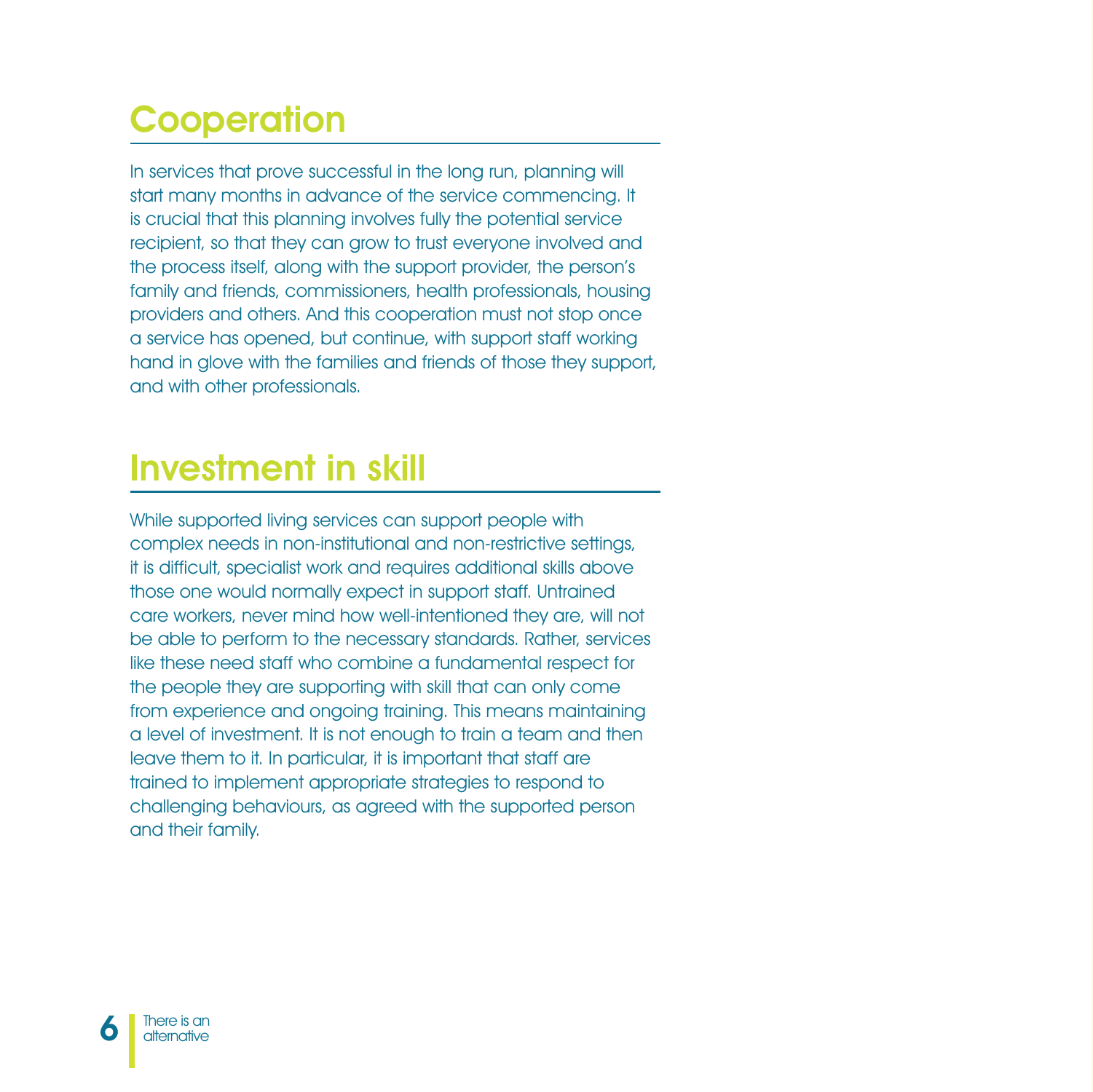# **Robert**

**Robert used to be described**<br>as a 'lost cause'. Now 36, he<br>lived in long-stay hospitals<br>and residential care from the age of **as a 'lost cause'. Now 36, he lived in long-stay hospitals and residential care from the age of four. At his last placement restraint was commonplace with the techniques used forceful. He was sometimes locked out of the house during the day, often not appropriately dressed. At times he went hungry and ate grass, twigs and stones, and would take food and drinks from people in cafés. When inspections raised concerns about this service the local authority asked a new support provider to get involved.** 

The new provider helped Robert to establish a circle of people who knew him and cared about him, who supported him to identify what he wanted. He was clear that he wanted to return to the area he came from and to live in an ordinary house. He was introduced to three

people who were looking for someone to live with, and spent time getting to know them before they all decided that they wanted to share a home. A housing association property became available and tenancies were offered to all four.

Initially when Robert moved in he was aggressive, damaged property and took people's food. But with structured, consistent support, the development of routines, and the feeling of security in a homely environment, Robert began to live the life that he wanted. He can now cook for himself and look after his home. He takes part in his local community, has gained weight and uses simple signs to communicate. In addition to having a better quality of life, the cost of Robert's support has reduced to  $\angle 52,000$  a year, down from  $\text{\textsterling}150,000$  a year in the previous placement.

**J ohn is an active member of a prestigious golf club where he has made many friends and has achieved a low handicap. He is an excellent cook and has taken up cycling to keep fit. This is in stark contrast to his earlier life. When he was a young man, John, now 51, was moved from home to an NHS assessment and treatment unit because he was aggressive toward his parents. With a diagnosis of moderate learning disability, autism and schizophrenia, he spent two decades in a range of semisecure placements that never lasted more than 18 months, breaking down after incidents of violence.**

Eventually John was referred to a new support provider. By this time he was heavily medicated, was regularly restrained, and had not been out of the building for two years. The new provider did a six-month assessment, and created a support package that gave John the chance to be in control of his life. When John moved into his own house the provider learnt to recognise when he was feeling anxious or angry and the best way to support him at such times. Staff were given specialist training and on the job coaching, and clear guidelines, developed with John, helped him to manage his behaviour. He has never been restrained since, and although he is still prescribed medication this is only given when required. Over time the cost of the support John needs has been reduced from  $\text{\textsterling}.125,000$  to  $\text{\textsterling}.59,000$ .

### **John**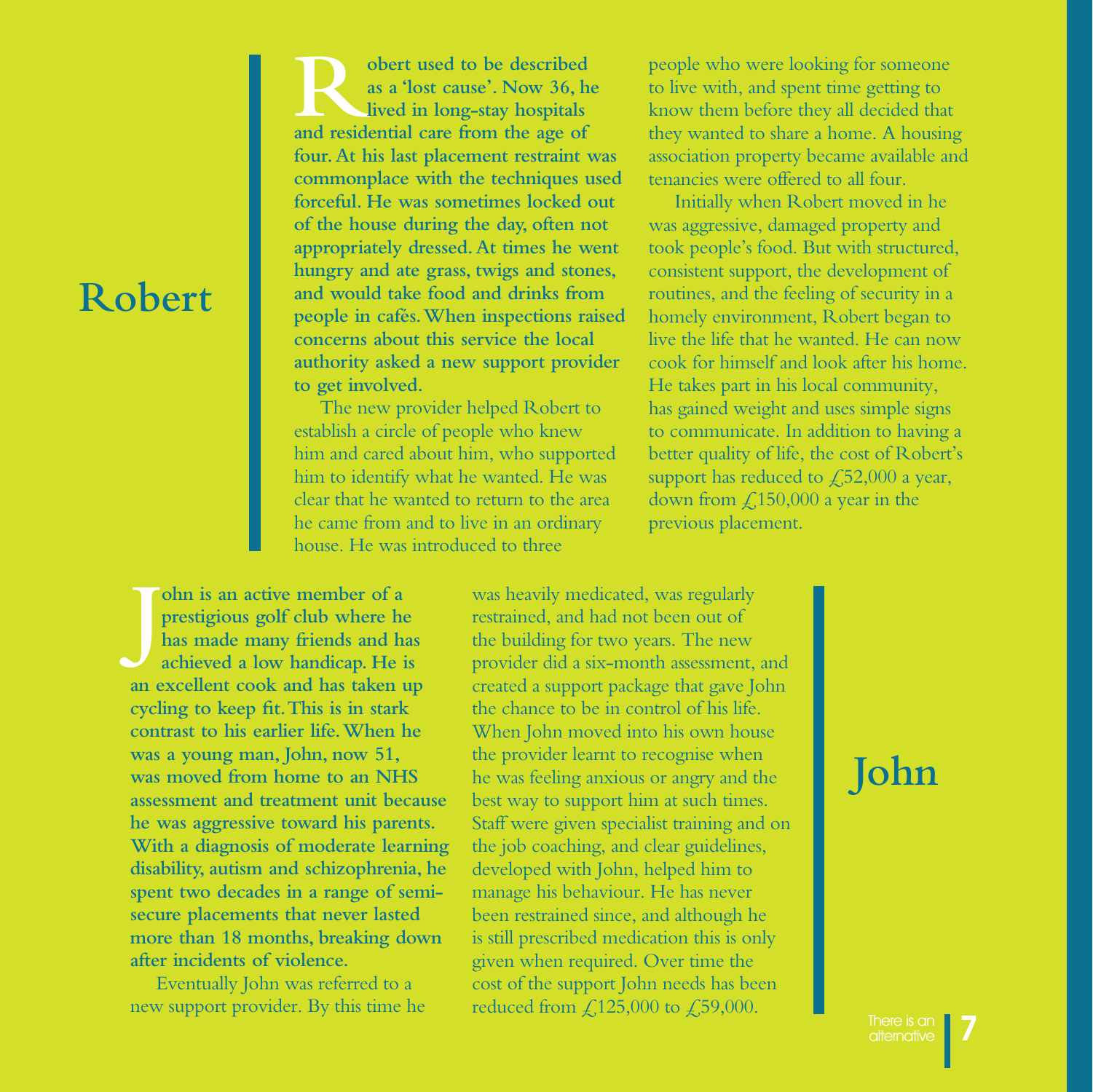## **Leadership**

Successful supported living services need strong leadership at several levels. Typically, a skilled and trained practitioner, present in the workplace and not desk-bound in a distant office, will manage a successful service. They will be skilled in understanding behaviour and modelling to their staff positive ways to intervene to reduce or prevent challenging behaviour. They will be able to robustly support and supervise their staff, and will in turn need appropriate support themselves from senior managers in their organisation.

### Sustained effort

Successful supported living services for people with complex needs require sustained effort. People who challenge are not problems that can be solved with a single intervention, but people who need ongoing support to live meaningful lives. Initial planning and relationship building are crucial to long-term success, so investment in a service must be in place before it opens. There might well be an initial high investment in staff time, training and other resources, but consistency must be maintained thereafter.

We do find that costs reduce over time. As staff become more attuned to the needs of the person they are supporting, and correspondingly more able to offer that person positive opportunities that make life safer and happier, so challenging behaviour decreases. And as challenging behaviour decreases the level of support can be reduced, bringing down costs. Supported living services invariably end up cheaper than institutional services, but they are not a low budget quick fix.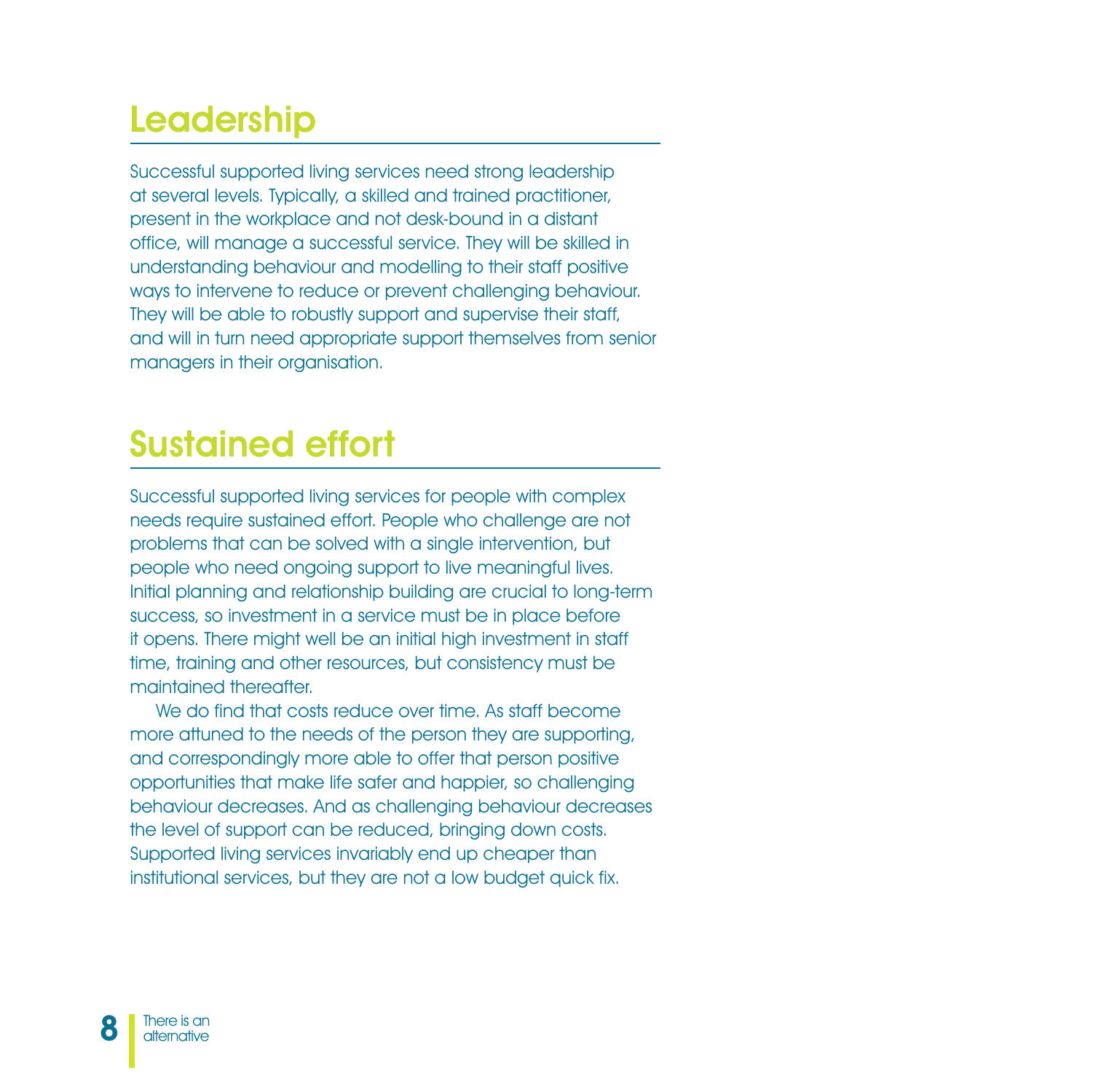**M** andy has been known to health and social services since she was six, and was first admitted to a psychiatric **health and social services since she was six, and hospital at 15. She began selfharming as a teenager and has a history of substance abuse. Now 25, she is diagnosed with schizoaffective psychosis and a borderline personality disorder.** 

Mandy was sectioned when she was 18, and in hospital her behaviour became more aggressive. She was transferred from the NHS to a private secure hospital, 90 miles from home, where she assaulted eight staff, who pressed charges, and also a police officer who had come to interview her. At its peak her support cost over  $\text{\textsterling}8,000$  a week.

A new support provider assessed Mandy and also talked to her family, social worker, doctor and secure unit staff, developing a plan for her to move out of hospital. The provider recruited a team that started working with Mandy, and found accommodation that she liked, in an area where she wanted to live. Staff were trained to work with Mandy, and worked closely with other professionals involved in her support. She was at the centre of this planning and support, and given as much control as possible.

Mandy moved into her new flat several years ago, since when she has never assaulted staff and her self-harming has reduced. The cost of her service fell by 80% compared to hospital. She has a cat, is an online advisor and supporter for people who self-harm, an online moderator for an animal protection website, and has started college. She maintains contact with her family and has reconnected with an old friend.

**Peter, a 19 year old man**<br>
with autism, was living in a<br>
placement cost £180,000 a year when **with autism, was living in a residential school where his commissioners chose a new support provider to set up a community service. The new provider gathered information from the school and worked with Peter and his family to develop a person centred plan. Part of the plan consisted of non-aversive interventions to cope with challenging behaviours.** 

A staff team was recruited and trained, and once the new service opened it was supported by a 24 hour on-call system, with managers available to respond quickly when needed. Nearly

# **Mandy**

a year on and Peter continues to live happily in his own home. His parents are delighted that he has now settled closer to them so they can have regular contact. He has a mobility car, a voluntary job, and is going on holiday and enrolling on a drama course at college. His team leader has good support and supervision from a psychologist, a behavioural nurse and a social worker, and staff have ongoing support and guidance including supervision and appropriate training. Meetings are held regularly and behavioural plans and guidelines are constantly reviewed and reinforced to the staff team. The service costs £,130,000 a year.

#### **Peter**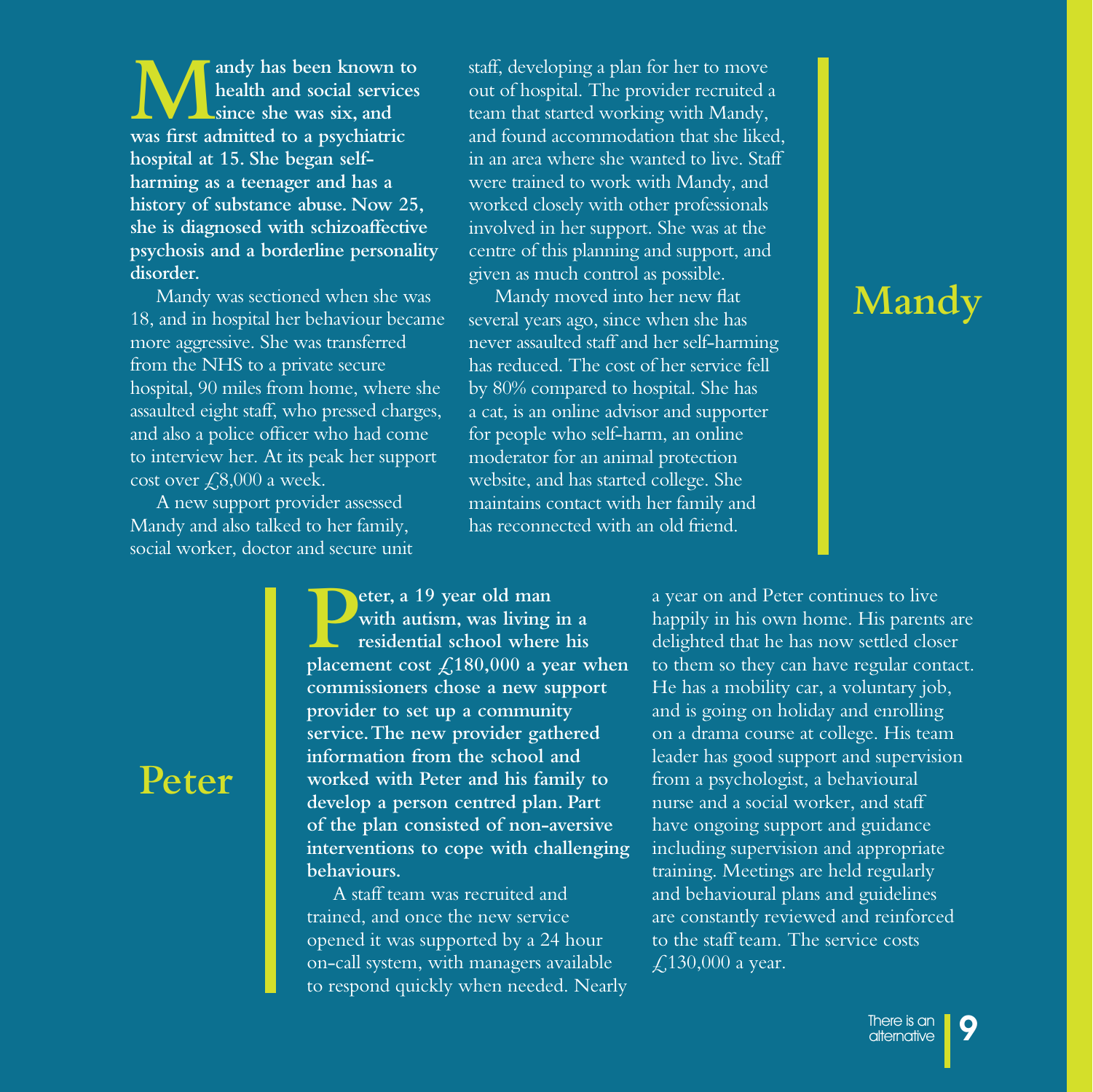# Local back up

Most people with learning disabilities and complex needs come into contact, at one time or another, with many professionals, including doctors, psychologists, occupational therapists, nurses and social workers. We have already stated that the involvement of all these people in service planning is crucial. What is equally important is that this involvement continues into ongoing, local back up. For too long there has been a tendency for people with complex needs to be passed on to 'expert' services that may well be miles from their homes. The immense disruption of being moved away from family and friends makes an unhappy person even more unhappy, therefore increasing their challenging behaviour. Expert help may be needed, but it must be available locally.

### Will

None of this can be achieved without the will of local commissioners, a will that must be expressed in decisions to invest in local community-based services, rather than farm out 'problem' cases to expensive out-of-area placements. Most successful supported living services have their roots in local commissioners' decisions to invest in that service model, acting on sound demographic knowledge of the communities they serve and the needs and wishes of the people with learning disabilities who live within them.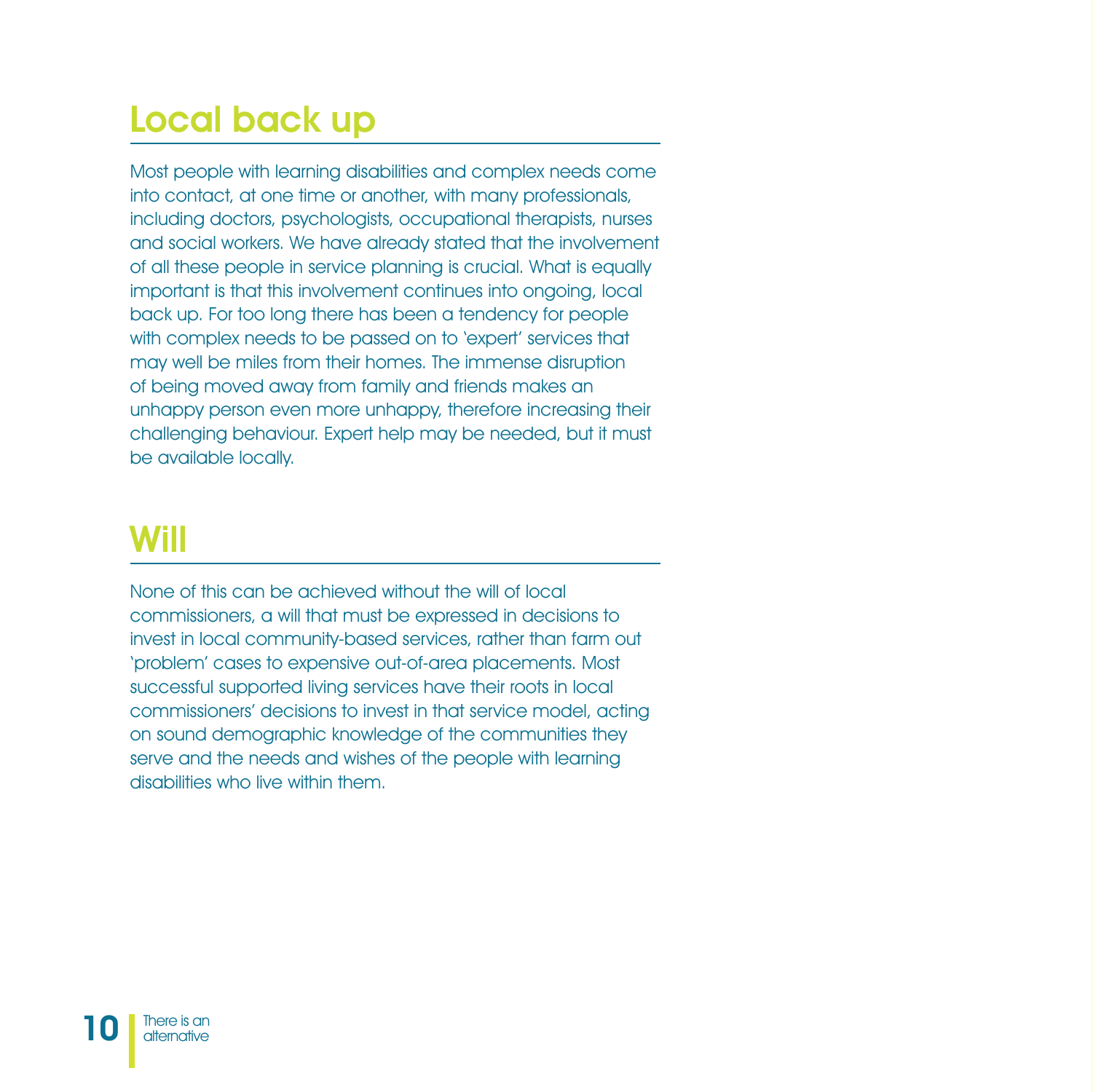**then a new support**<br> **they found her physically aggressive, provider was asked to work with Kelly, 23, destructive to property and harming herself regularly. With a mild learning disability, mental health issues and a history of sexual abuse, Kelly is very vulnerable. She had a succession of emergency placements, moving every few months after incompatibility issues with fellow tenants, and ended up receiving 1:1 staffing 24 hours per day, costing approximately £120,000 a year.** 

The new provider worked with Kelly in an honest and respectful way, explaining her rights and responsibilities

as a tenant and a citizen. Gradually, she took more control over her own life and learned to make choices. She has been involved in devising her own person centred plan and in recruiting and choosing her own staff. She has had regular contact with senior managers and opportunities to talk through problems when they come up. There have been many improvements in Kelly's life, one of the most important being that she has had a relationship with a boyfriend. After one year the cost of her service fell from  $\text{\textsterling}120,000$  to  $\text{\textsterling}42,000$  as it has been possible to reduce support. These reductions have been in small steps, negotiated with Kelly and her social worker, so that she feels in control.

# **Kelly**

**S** hared Lives is a type of service<br>where carers are trained and<br>approved to include an adult in<br>their family and community life. **where carers are trained and approved to include an adult in their family and community life.**

Following a breakdown in Alan's family home and then in a residential placement, his behaviour deteriorated and he began to drink heavily, despite the efforts of a number of expensive outof-area placements. Alan's care manager approached a local Shared Lives scheme to see if they could arrange a new service for him.

Some health professionals felt that Alan's support needs could not be met in a family home, but potential Shared Lives carers were identified and the matching process commenced. This involved a number of social gettogethers leading to overnight and weekend stays, then a week-long stay, until both Alan and the Shared Lives carers felt the match could work.

Alan has now been supported by his Shared Lives carers for six months. Incidents have reduced and he says he is very happy and wants to stay with his carers for the rest of his life. He has begun accessing community education classes and leisure centres and is also contemplating a work experience placement. The cost to the local authority of Alan's final residential placement was £57,200 a year, compared with the cost of the Shared Lives placement of  $\mathcal{L}$ , 14, 223 a year.

#### **Alan**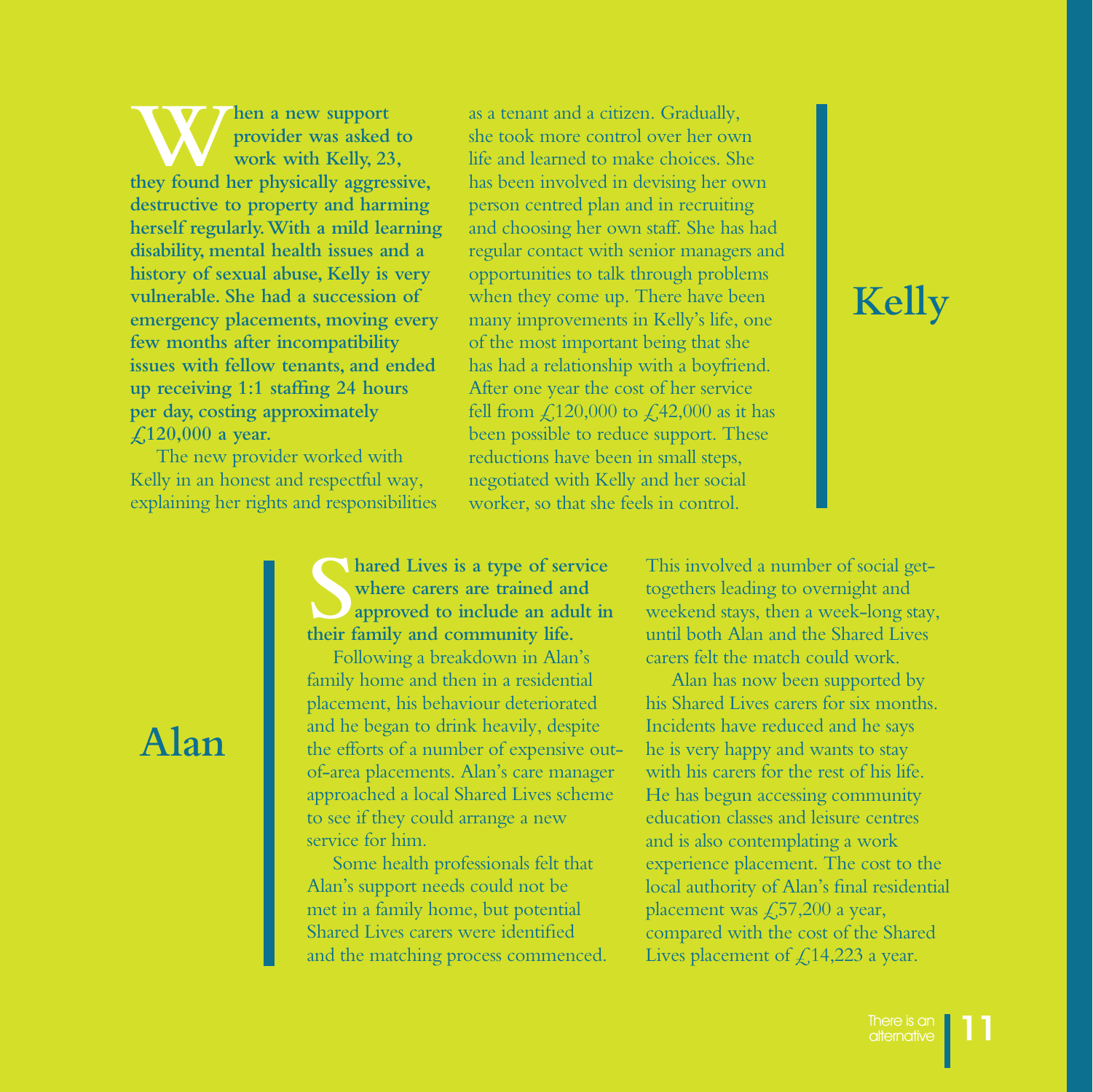#### **Conclusion**

The ASL believes that the time has come to move<br>away from institutional services in favour of a ma<br>development in supported living. Money is being<br>misused and wasted as councils fund out-of-area<br>placements, therefore weake away from institutional services in favour of a major development in supported living. Money is being misused and wasted as councils fund out-of-area placements, therefore weakening their capacity to invest in good local provision. But there is an alternative. Our members support hundreds of people who live in their own homes and participate in their local communities, yet have needs similar to other people who are contained in institutions. If the money currently spent on institutional placements was invested in local community-based services, standards would improve, there would be far less risk of abuse, and costs would fall.

Our view is supported by a body of documented best practice, which demonstrates that local community-based support services are more successful than specialist services, as well as being cheaper. This includes The Mansell Report, first published in 1993 and revised in 2007<sup>i</sup>, and Prof. Eric Emerson's SCIE report<sup>ii</sup>, which illustrates the problems in planning for the needs of this group. Yet despite all the compelling evidence about appropriate support, research published last year using data from the Healthcare Commission found that nearly 1,900 people with learning disabilities continue to live in institutional care<sup>iit</sup>.

So, we call on the Government, as a matter of urgency, to compel commissioners to set a timetable for the provision of alternative, community-based supported living services for all of these people. We are not asking the Government to spend new money. Rather, we are proposing that money already in the system should be redirected to supported living, an action that will, in time, generate savings for future investment. We are willing to help. The ASL membership has a wealth of practical experience, and we will work with anyone committed to developing community services like the ones described in this report. Services that, we assert, offer a level of care commensurate with what civilized society expects, and also save the country money.

i Department of Health Report: Services for people with learning disabilities and challenging behaviour or mental health needs (The Mansell Report) by Jim Mansell (1993, revised 2007)

ii SCIE Knowledge Review 20: Commissioning person centred, cost-effective, local support for people with learning disabilities by Eric Emerson and Janet Robertson. (July 2008)

**iii** The Guardian: **Bristol care** home: a failure on every level by Jim Mansell (1st June 2011)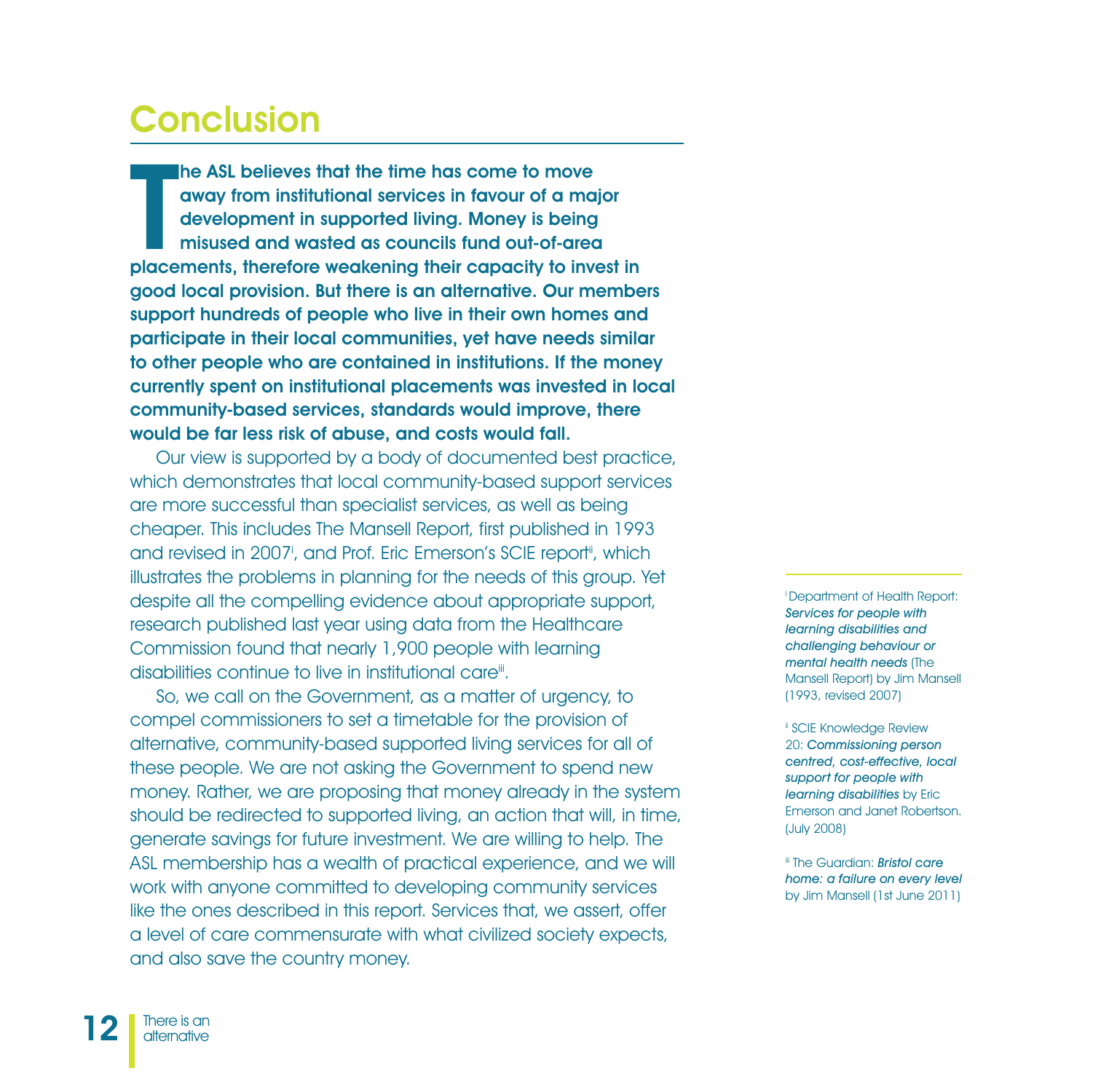#### ASL Members

Adelphi Care Services Ltd Advance Housing & Support AIM Care and Support Assured Living Housing Association Ltd **Barchester** Better Care Outcomes Ltd Brandon Trust Bromford Support Care Housing Association Care Management Group Care Tech Community Services Choice Support Choices Housing Association Craegmoor Healthcare (The Priory Group) Creative Support Edgar Street Care Home Enable Housing Association Enlightened Homes Ltd FAST - Frontline Associates Supported Tenancies Gemstone Care Havencare (Plymouth) Heritage Care Limited Housing & Support Solutions Ltd IKE Supported Housing Ltd Inclusion Housing Kingfisher Housing (Hull) Ltd

Lifeways Community Care Ltd **Livability MacIntyre MCCH** Moorview House Limited National Autistic Society New Foundations Housing Association Outlook Care Partners Foundation Ltd **Peonola** Precious Homes Ltd Progress Care Housing Association **RCHL** Real Life Options Reside Housing Association Salisbury Independent Living Skills for People Social Care Solutions Limited The Avenues Trust The Orchard Trust The Policy Company Ltd Thera Trust TP Properties United Response Voyage Care West Lancs Positive Living